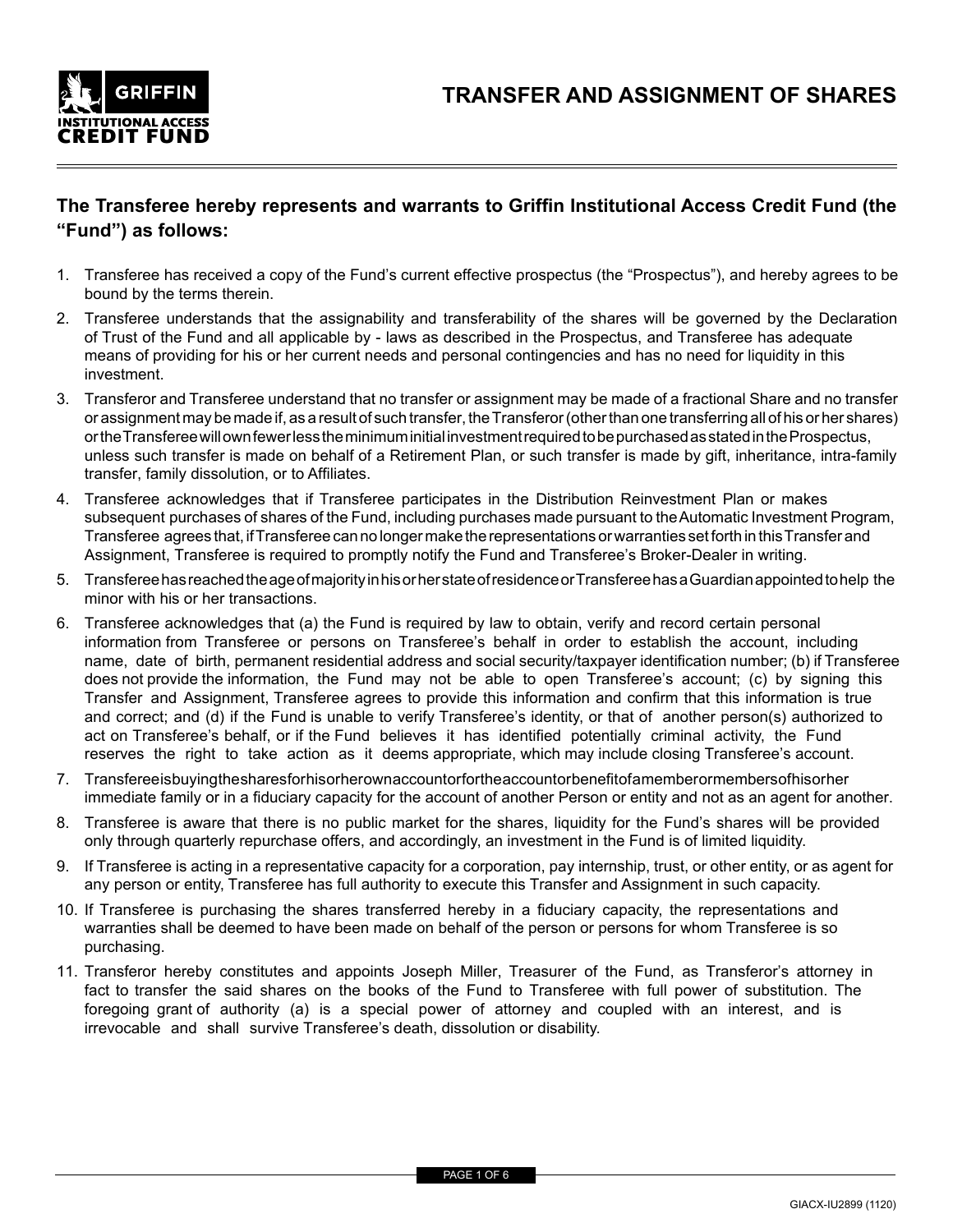

- 12. Transferee understands that (a) Transferee will not be admitted as a shareholder until a transfer has been accepted; (b) the acceptance process includes, but is not limited to, reviewing this Transfer and Assignment for completeness and signatures.
- 13.Transferee understands the meaning and legal consequences of the representations and warranties set forth above, and Transferee agrees to indemnify and hold harmless the Fund from and against any and all loss, damage, claim, expense or liability (including, without limitation, court costs and attorneys fees and expenses) due to, or arising out of, a breach of representation or warranty of Transferee contained in this Transfer and Assignment. Notwithstanding any of the representations, warranties, acknowledgments or agreements made herein by Transferee, Transferee does not thereby or in any other manner waive any rights granted to him under federal or state securities law.
- 14. Under penalties of perjury, Transferee certifies (a) that the number shown on this Transfer and Assignment is his or her correct taxpayer identification number, (b) that Transferee is not subject to backup withholding either because he has not been notified that he is subject to backup withholding as a result of a failure to report all interest or dividends, or because the Internal Revenue Service has notified Transferee that he is no longer subject to backup withholding under Section 3406(a)(1)(C) and (c) that Transferee is a U.S. person (including a U.S. resident alien), unless Transferee has otherwise indicated in Section 2 of the Transferee Information attached hereto.
- 15. In the case of purchases of shares by fiduciary accounts, the above representations and warranties shall be deemed to have been made by the fiduciary account or by the person who directly or indirectly supplies the funds for the purchase of shares.

Dated as of this \_\_\_\_\_\_\_ day of \_\_\_\_\_\_\_\_\_\_\_\_\_\_\_. 20

**TRANSFEROR: TRANSFEREE:**

Print Name **Print Name**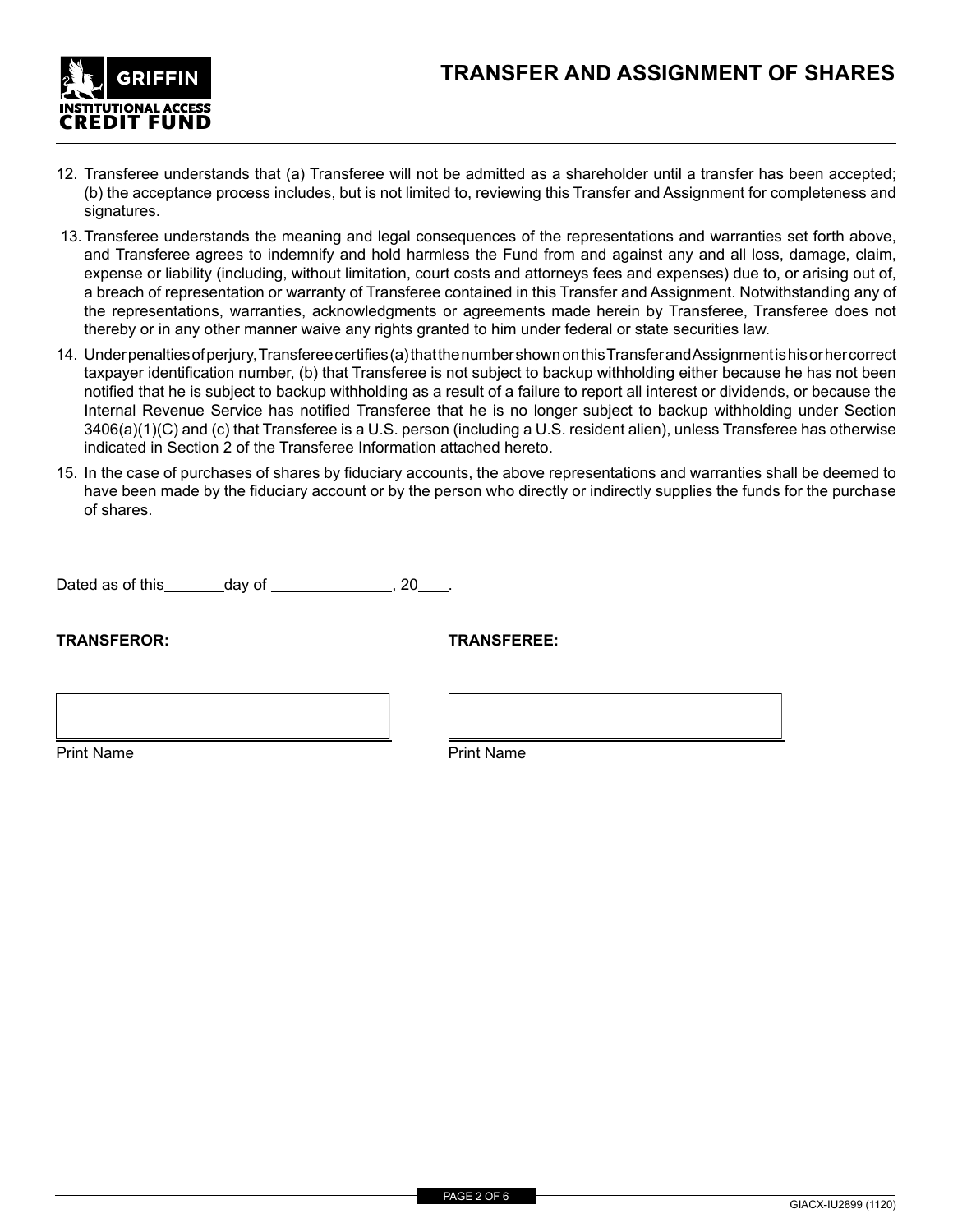## **TRANSFER AND ASSIGNMENT OF SHARES**

| <b>L</b> GRIFFIN                                  |
|---------------------------------------------------|
| <b>INSTITUTIONAL ACCESS</b><br><b>CREDIT FUND</b> |

| <b>Transferor</b><br>(or Seller's)<br><b>Information</b>     | <b>ACCOUNT NUMBER</b><br><b>ACCOUNT TITLE</b>                                                                                                                                                                                                                                                                                                                                                                     |               | NUMBER OF SHARES TO BE TRANSFERRED |
|--------------------------------------------------------------|-------------------------------------------------------------------------------------------------------------------------------------------------------------------------------------------------------------------------------------------------------------------------------------------------------------------------------------------------------------------------------------------------------------------|---------------|------------------------------------|
|                                                              | SOCIAL SECURITY OR TAX IDENTIFICATION NUMBER<br><b>MAILING ADDRESS</b>                                                                                                                                                                                                                                                                                                                                            | DATE OF BIRTH |                                    |
|                                                              | <b>CITY</b>                                                                                                                                                                                                                                                                                                                                                                                                       | <b>STATE</b>  | ZIP CODE                           |
|                                                              | <b>PHONE</b>                                                                                                                                                                                                                                                                                                                                                                                                      |               |                                    |
| <b>Reason for</b><br><b>Transfer</b><br>(select one<br>only) | Re-registration (name change, divorce, individual to joint, trust, etc.)<br>Death, date of death: _________________<br>Gift, date of gift: ____________________<br>Sale (\$ ___________ per share)<br>Some transfers will require additional documentation.<br>-Copy of certified death may be required.<br>-Inheritance tax waiver may be required (see state rules).<br>-Affidavit of domicile may be required. |               |                                    |

### **Transferor (or Seller's) Acknowledgment and Signature:**

*By executing this Form, the transferor(s) hereby certifies and represents possession of valid title and all requisite power to assign such interests and represents and warrants that the transfer effected hereby is made in accordance with all applicable federal and state securities law and regulation. The transferor(s) understands that the transfer may be made only in compliance with the Articles of Incorporation and Bylaws, as amended, of the Fund. The signature(s) on this Form must correspond with the name(s) in which the transferor(s) hold the transferred Shares.*

### *All Registered Account Owners are Required to Sign and a Medallion Signature Guarantee is required. Custodial Accounts Require a Medallion Signature Guarantee or Approval from the Custodian.*

| X                                                  |      | x                                                  |      |  |  |
|----------------------------------------------------|------|----------------------------------------------------|------|--|--|
| Transferor's Signature                             | Date | Co-Transferor Or Custodian's Signature             | Date |  |  |
| <b>Medallion Signature Guarantee</b><br>(REQUIRED) |      | <b>Medallion Signature Guarantee</b><br>(REQUIRED) |      |  |  |
|                                                    |      |                                                    |      |  |  |
|                                                    |      |                                                    |      |  |  |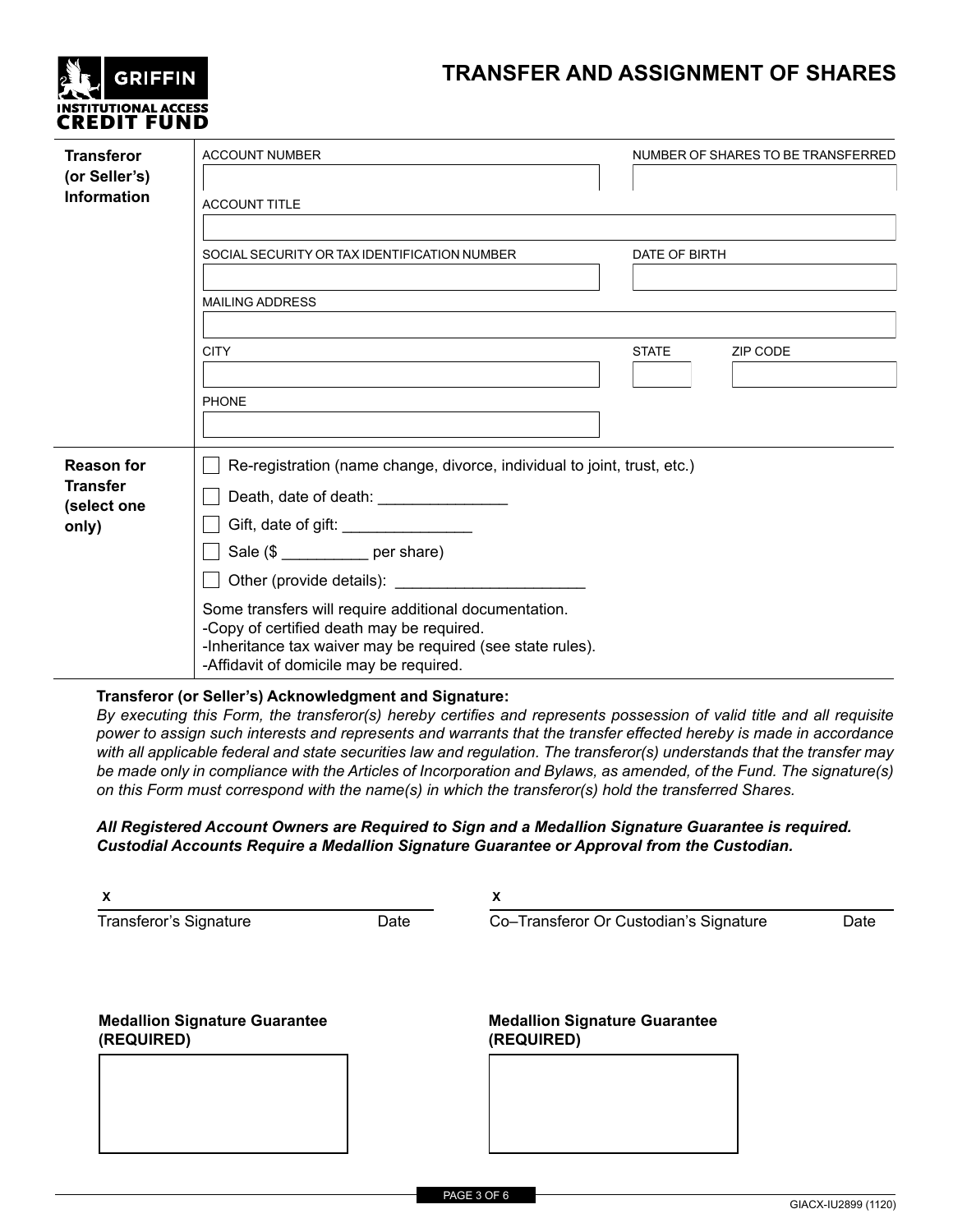# **TRANSFER AND ASSIGNMENT OF SHARES**

| <b>T.</b> GRIFFIN                          |
|--------------------------------------------|
| INSTITUTIONAL ACCESS<br><b>CREDIT FUND</b> |
|                                            |

| <b>Transferee</b><br>(or Buyer's<br>Information) | <b>ACCOUNT TITLE</b><br><b>INVESTOR NAME</b>                                                                                                                                                                        |                     | RECEIVING/CONTRA FIRM<br>ACCOUNT NUMBER (IF APPLICABLE) |
|--------------------------------------------------|---------------------------------------------------------------------------------------------------------------------------------------------------------------------------------------------------------------------|---------------------|---------------------------------------------------------|
|                                                  | SOCIAL SECURITY OR TAX IDENTIFICATION NUMBER                                                                                                                                                                        |                     | DATE OF BIRTH                                           |
|                                                  | <b>MAILING ADDRESS</b>                                                                                                                                                                                              |                     |                                                         |
|                                                  | <b>CITY</b>                                                                                                                                                                                                         | <b>STATE</b>        | <b>ZIP CODE</b>                                         |
|                                                  | <b>STREET ADDRESS</b>                                                                                                                                                                                               |                     |                                                         |
|                                                  | <b>CITY</b>                                                                                                                                                                                                         | <b>STATE</b>        | ZIP CODE                                                |
|                                                  | <b>PHONE</b><br><b>EMAIL</b>                                                                                                                                                                                        |                     |                                                         |
|                                                  |                                                                                                                                                                                                                     |                     |                                                         |
|                                                  | (Check one) $\Box$ U.S. Citizen<br><b>Resident Alien</b><br>*If non–resident alien, investor must submit the appropriate W-8 form with the proper Foreign Tax<br>Identifying Number in order to make an investment. |                     | Non-resident Alien*                                     |
| <b>Joint Party,</b><br>Trustee,                  | <b>NAME</b>                                                                                                                                                                                                         |                     |                                                         |
| Custodian<br>for Minor,                          | SOCIAL SECURITY OR TAX IDENTIFICATION NUMBER                                                                                                                                                                        |                     | DATE OF BIRTH                                           |
| Partner, Officer                                 | <b>MAILING ADDRESS</b>                                                                                                                                                                                              |                     |                                                         |
| <b>Information</b>                               |                                                                                                                                                                                                                     |                     |                                                         |
|                                                  | <b>CITY</b>                                                                                                                                                                                                         | <b>STATE</b>        | ZIP CODE                                                |
|                                                  |                                                                                                                                                                                                                     |                     |                                                         |
|                                                  | <b>PHONE</b>                                                                                                                                                                                                        |                     |                                                         |
|                                                  |                                                                                                                                                                                                                     |                     |                                                         |
| Ownership<br>Type:                               | PLEASE INCLUDE SUPPORTING DOCUMENTATION FOR ALL TRUSTS, PLANS,<br><b>CORPORATIONS, PARTNERSHIPS, POWER OF ATTORNEYS</b>                                                                                             |                     |                                                         |
|                                                  | <b>NON-QUALIFIED:</b>                                                                                                                                                                                               | <b>QUALIFIED:</b>   |                                                         |
|                                                  | Individual (If TOD, attach application)                                                                                                                                                                             |                     | Traditional (Individual) IRA                            |
|                                                  | Joint Tenant (If TOD, attach application)                                                                                                                                                                           | Simple IRA          |                                                         |
|                                                  | UGMA/UTMA: State of: _______________                                                                                                                                                                                | <b>SEP IRA</b>      |                                                         |
|                                                  | Tenants in Common                                                                                                                                                                                                   | <b>ROTH</b>         |                                                         |
|                                                  | <b>Trust</b>                                                                                                                                                                                                        | Profit Sharing Plan |                                                         |
|                                                  | Partnership                                                                                                                                                                                                         | Pension Plan        |                                                         |
|                                                  | Corporation (select one below)<br>S-Corp (This is default option)                                                                                                                                                   | <b>KEOGH Plan</b>   |                                                         |
|                                                  | C-Corp                                                                                                                                                                                                              |                     |                                                         |
|                                                  | Non-Profit Organization                                                                                                                                                                                             |                     |                                                         |
|                                                  | Estate                                                                                                                                                                                                              |                     |                                                         |
|                                                  |                                                                                                                                                                                                                     |                     |                                                         |
|                                                  | PAGE 4 OF 6                                                                                                                                                                                                         |                     |                                                         |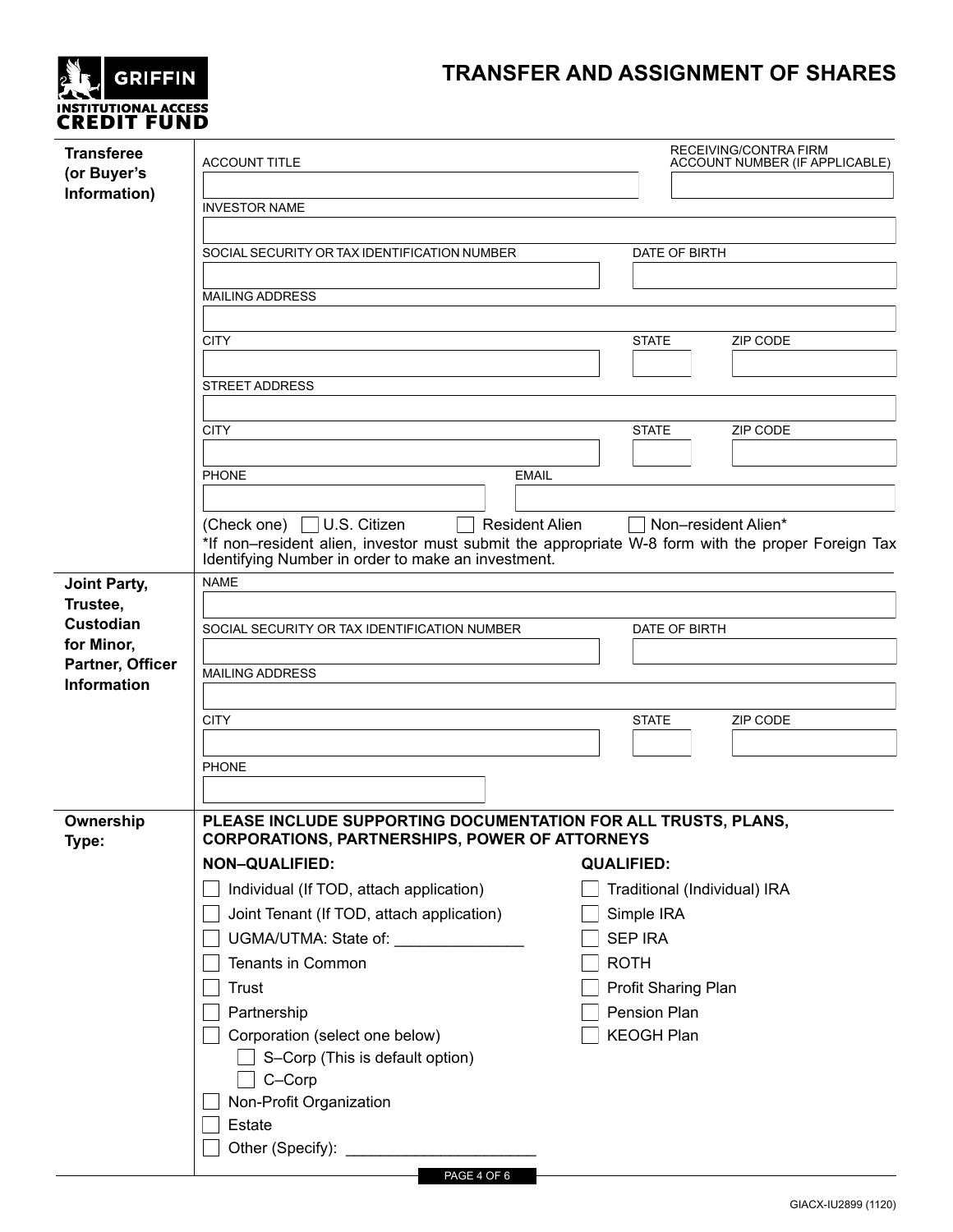# **GRIFFIN** INSTITUTIONAL ACCESS<br>**CREDIT FUND**

# **TRANSFER AND ASSIGNMENT OF SHARES**

| Custodian<br><b>Information</b>       | <b>CUSTODIAN NAME</b>                                                                                                                                                                                                                                                                                                                                                                                                                                                                                                                                                                                                                                                                                                                                                                                      |                                              |
|---------------------------------------|------------------------------------------------------------------------------------------------------------------------------------------------------------------------------------------------------------------------------------------------------------------------------------------------------------------------------------------------------------------------------------------------------------------------------------------------------------------------------------------------------------------------------------------------------------------------------------------------------------------------------------------------------------------------------------------------------------------------------------------------------------------------------------------------------------|----------------------------------------------|
|                                       | <b>MAILING ADDRESS</b>                                                                                                                                                                                                                                                                                                                                                                                                                                                                                                                                                                                                                                                                                                                                                                                     |                                              |
|                                       | <b>CITY</b>                                                                                                                                                                                                                                                                                                                                                                                                                                                                                                                                                                                                                                                                                                                                                                                                | <b>STATE</b><br><b>ZIP CODE</b>              |
|                                       |                                                                                                                                                                                                                                                                                                                                                                                                                                                                                                                                                                                                                                                                                                                                                                                                            |                                              |
|                                       | <b>CUSTODIAN PHONE</b>                                                                                                                                                                                                                                                                                                                                                                                                                                                                                                                                                                                                                                                                                                                                                                                     | <b>CUSTODIAN TAX ID</b>                      |
|                                       | INVESTOR'S ACCOUNT NUMBER WITH CUSTODIAN                                                                                                                                                                                                                                                                                                                                                                                                                                                                                                                                                                                                                                                                                                                                                                   |                                              |
| <b>Distribution</b><br><b>Options</b> | Please note that for Qualified Plans or custodial held accounts, cash distributions can only be<br>sent to the custodian. You must make your withdrawal election with the custodian.<br>If you select more than one option you must indicate the percentage of your distribution to be applied<br>to each option and the sum of the allocations must equal 100%.<br>Check if you would like to participate in the Distribution Reinvestment Plan.<br>% OF DISTRIBUTION:<br>Send distributions via check to investor's home address (for Qualified Plans or custodial held<br>accounts, will only be sent to the custodian).<br>% OF DISTRIBUTION:<br>Send distributions via check to alternate payee listed here (not available for Qualified Plans).<br>% OF DISTRIBUTION: _______________<br><b>NAME</b> |                                              |
|                                       | <b>MAILING ADDRESS</b>                                                                                                                                                                                                                                                                                                                                                                                                                                                                                                                                                                                                                                                                                                                                                                                     |                                              |
|                                       |                                                                                                                                                                                                                                                                                                                                                                                                                                                                                                                                                                                                                                                                                                                                                                                                            |                                              |
|                                       | <b>CITY</b>                                                                                                                                                                                                                                                                                                                                                                                                                                                                                                                                                                                                                                                                                                                                                                                                | <b>STATE</b><br><b>ZIP CODE</b>              |
|                                       | <b>ACCOUNT NUMBER</b>                                                                                                                                                                                                                                                                                                                                                                                                                                                                                                                                                                                                                                                                                                                                                                                      |                                              |
|                                       | DIRECT DEPOSIT (ATTACH VOIDED CHECK) I authorize Griffin Institutional Access Credit<br>Fund, or its agent to deposit my distributions in the checking or savings account identified below.<br>This authority will remain in force until I notify Griffin Institutional Access Credit Fund or its agent<br>in writing to cancel it. In the event that Griffin Institutional Access Credit Fund or its agent deposits<br>funds erroneously into my account, Griffin Institutional Access Credit Fund or its agent is authorized<br>to debit my account for an amount not to exceed the amount of the erroneous deposit.<br>FINANCIAL INSTITUTION NAME                                                                                                                                                       | Checking<br>Savings<br><b>ACCOUNT NUMBER</b> |
|                                       | ABA/ROUTING NUMBER                                                                                                                                                                                                                                                                                                                                                                                                                                                                                                                                                                                                                                                                                                                                                                                         |                                              |
|                                       |                                                                                                                                                                                                                                                                                                                                                                                                                                                                                                                                                                                                                                                                                                                                                                                                            |                                              |